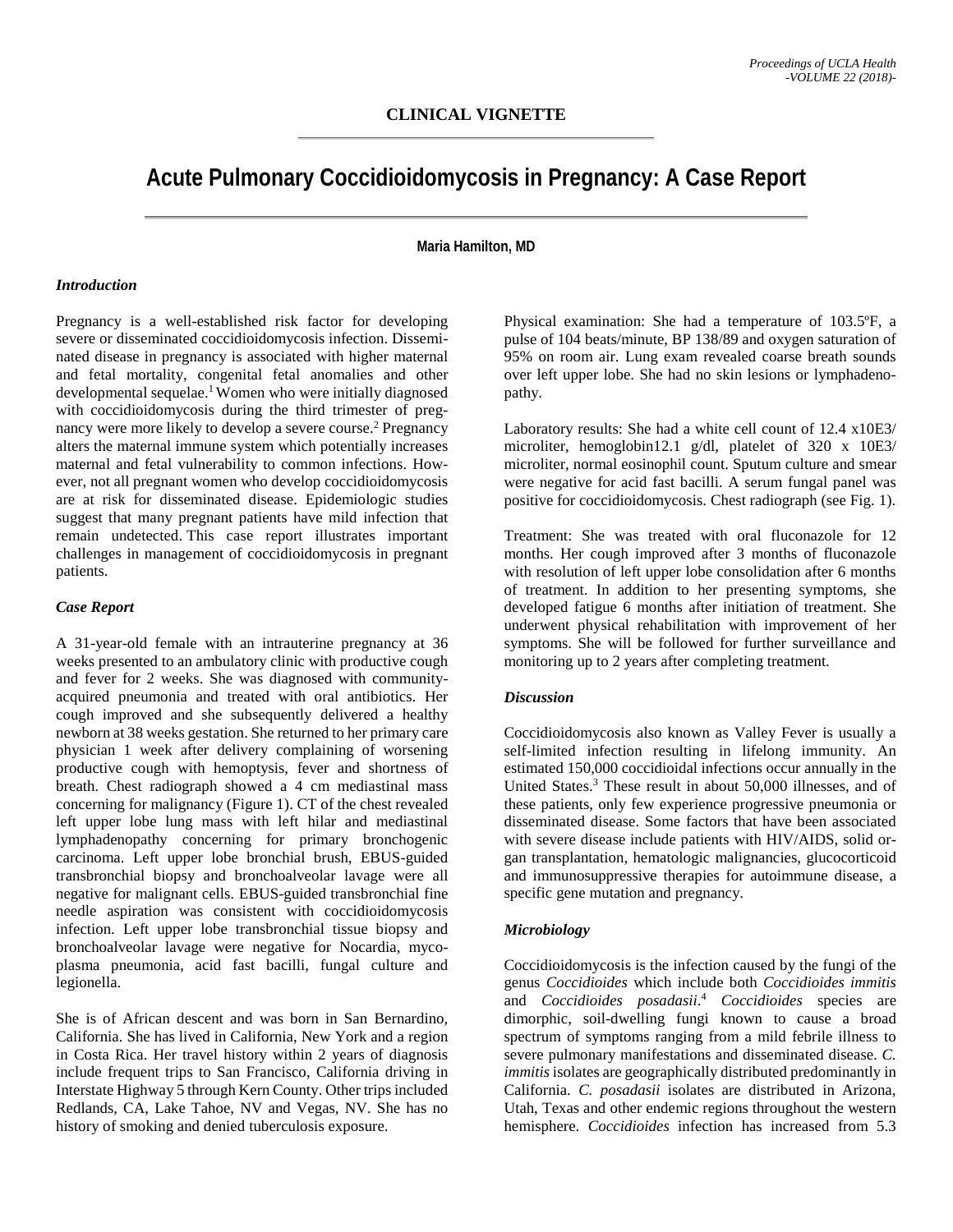cases per 100,000 population in 1998 to 42.6 cases per 100,000 population in 2011. <sup>5</sup> Arizona and California account for 66 and 31% respectively of all reported cases in the United States. Individuals who live in or travel to endemic areas are at risk of acquiring coccidioidal infection. The groups at risk for developing severe forms of coccidioidal infection include immunecompromised individuals, pregnant women, and people of African-American or Filipino origin.

The risk of infection due to endemic exposure to *Coccidioides*  spp is approximately 3% per year. <sup>6</sup> According to a 2007 Arizona study, patients who were diagnosed with Valley Fever in 2007 had an average residency of 16 years. Therefore, confirmed risk of new infection persists in individual living endemic regions. 13

Coccidioidomycosis infection is acquired by inhaling a single fungal spore. Inside the lung, the spores convert to large tissueinvasive spherules. As spherules mature and enlarge, they rupture, releasing thousands of small endospores which form new spherules.

## *Clinical Manifestations*

Studies show more than 50% of all infections are subclinical and never come to medical attention. Those who develop symptoms present with a wide spectrum of manifestations from cough, fever, chest pains to more systemic symptoms such as fatigue, nights sweats or weight loss. Some patients present with pulmonary infections whereas others present with dermatologic or rheumatologic complaints.

Routine laboratory findings are typically normal. A common abnormality is mild elevation of white cell count. Approximately 25% of patients have eosinophilia and the erythrocyte sedimentation rate may be slightly elevated. Approximately 50% of patients have a normal chest radiograph. Common abnormalities include unilateral infiltrate with hilar adenopathy. Parapneumonic effusion, pulmonary cavities, nodules or empyema may be rarely present. 8

The diagnosis of coccidioidomycosis is considered in patients with endemic exposure and a persistent lower respiratory illness lasting more than a week. The incubation period for symptom onset is 7-21 days. Primary coccidioidal infection is also suspected in patients with endemic exposure, symmetrical arthralgias, and erythema nodosum or erythema multiforme. Because exposure typically occurs in endemic regions an accurate travel history is key. <sup>9</sup> Even brief exposure as in changing planes in Phoenix or traveling on the freeway in the Central Valley have been linked to infection.

The isolation of *Coccidioide*s species in culture provides a definitive diagnosis of the condition. In addition, serologic testing and direct examination of the smear can be helpful.

## *Treatment*

Healthy patients with mild disease and those without evidence of extensive coccidioidal infection or risk factors for more serious infection usually do not need antifungal therapy and recover completely with supportive measures.

Antifungal treatment is recommended for patients with severe illness and increased risk of dissemination or complications.

Indicators for severe disease include: symptoms lasting more than 2 months, night sweats longer than 3 weeks, inability to work, infiltrates affecting more than half of one lung or portions of both lungs, prominent hilar adenopathy, anti-coccidioidal complement fixing antibody concentrations greater than 1:16 and significant weight loss.

Risk factors for developing severe or complicated disease include: suppression of cellular immunity as with (HIV infection, solid organ transplantation and high-dose glucocorticoid administration), hematologic malignancies, antitumor necrosis factor therapy, chemotherapy, diabetes mellitus, pregnancy especially when disease develops in third trimester, cardiopulmonary conditions, elderly patients, African or Philippine descent due to increased risk of extrapulmonary complications.

## *Treatment*

Fluconazole or itraconazole are the drugs of choice for most non-pregnant patients.

Fluconazole dosage is 400 mg daily. Immunocompetent patients are treated for 3-6 months. It has fewer drug interactions. Fluconazole is the recommended treatment while breastfeeding. Her diagnosis immediately after delivery as well the need for breastfeeding required that the antifungal of choice be safe during breastfeeding. Fluconazole is also the recommended treatment for acute pulmonary coccidioidomycosis while breastfeeding.

Itraconazole 200 mg twice daily can be used for immunocompetent patients who are treated for 3-6 months. It has less drying effects on skin and mucous membranes.

Amphotericin B (deoxylate formulation 0.3-0.6 mg/kg daily; lipid formulation 3-5 mg/kg daily) is the therapy of choice for treatment of pregnant women during the first trimester. It is used only in the most severe cases due to its toxicity and problems with administration. Once stable, these patients are transitioned to oral azole for the duration of treatment which is typically 12 months of total therapy.

Patients with coccidioidal infection should be followed for 1-3 years to monitor the development of complications. For patients who were not treated with antifungal therapy, follow up is complete after 12 months. However, patients treated with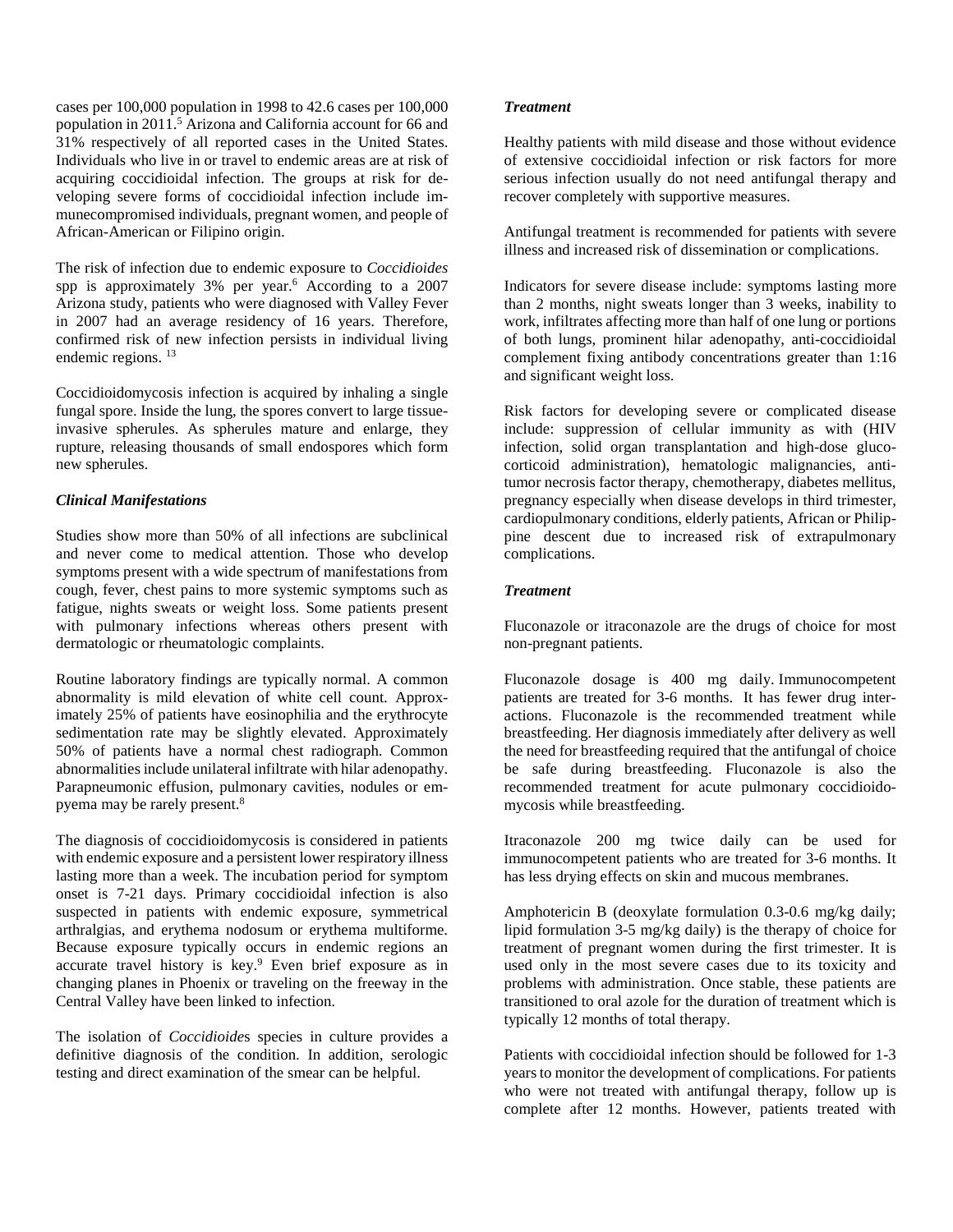antifungal therapy are followed annually for at least 2 years after completion of therapy due to risk of late recurrences.

Patients with positive *Coccidioides* antigen tests, are recommended to repeat this test every 1-2 months until it becomes negative. This information is used to determine response to treatment but is not used to determine timing of discontinuation of therapy because patients require continued therapy even after this test has become negative.

Radiographic monitoring should be performed in the first 2 to 3 months following diagnosis and then again several months to a year later to determine if the findings have resolved or if there is a residual nodule or cavitary lesion.

## *Special Consideration Regarding Coccidioidomycosis During Pregnancy*

The later the acquisition of coccidioidal infection during pregnancy the more severe the maternal disease. This observation was thought to represent immune inflammatory response syndrome. 10

Black race has been shown to be a potential risk factor for worse disease in pregnancy.<sup>11</sup>

Women with a resolved pulmonary coccidioidomycosis have a minimal risk of reactivation during pregnancy while women with a history of disseminated coccidioidomycosis have some risk of reactivation if they become pregnant.

Amphoteracin B is the recommended treatment for coccidioidomycosis during pregnancy. However due to its toxicity, restriction to an IV formulation, and lack of efficacy for coccidioidal meningitis except when directly instilled into the cerebrospinal fluid, its usefulness during pregnancy has been limited.

Ketoconazole was the first available oral azole antifungal therapy for coccidioidomycosis. It was replaced by the triazole antifungals fluconazole and itraconazole as both are effective treatment for coccidioidal meningitis. $12$ 

Azole antifungals fluconazole and itraconazole may be considered during the second and third trimester pregnancy. Azole antifungals are associated with teratogenicity during the first trimester of pregnancy. There are few data on safety of fluconazole after the first trimester in humans but reports published suggest that exposure later in pregnancy may be safe.

The American Academy of Pediatrics considers fluconazole to be compatible with breastfeeding. Itraconazole is not recommended while breastfeeding whereas Amphoteracin B may be safe while breastfeeding.

*Figure 1.* 32-year-old female presented 2 weeks postpartum with a productive cough, hemoptysis and shortness of breath. CXR showed a 4 cm mediastinal mass.



# **REFERENCES**

1. **Crum NF, Ballon-Landa G**. Coccidioidomycosis in pregnancy: case report and review of the literature. *Am J Med*. 2006 Nov;119(11):993.e11-7. Review. PubMed PMID: 17071170.